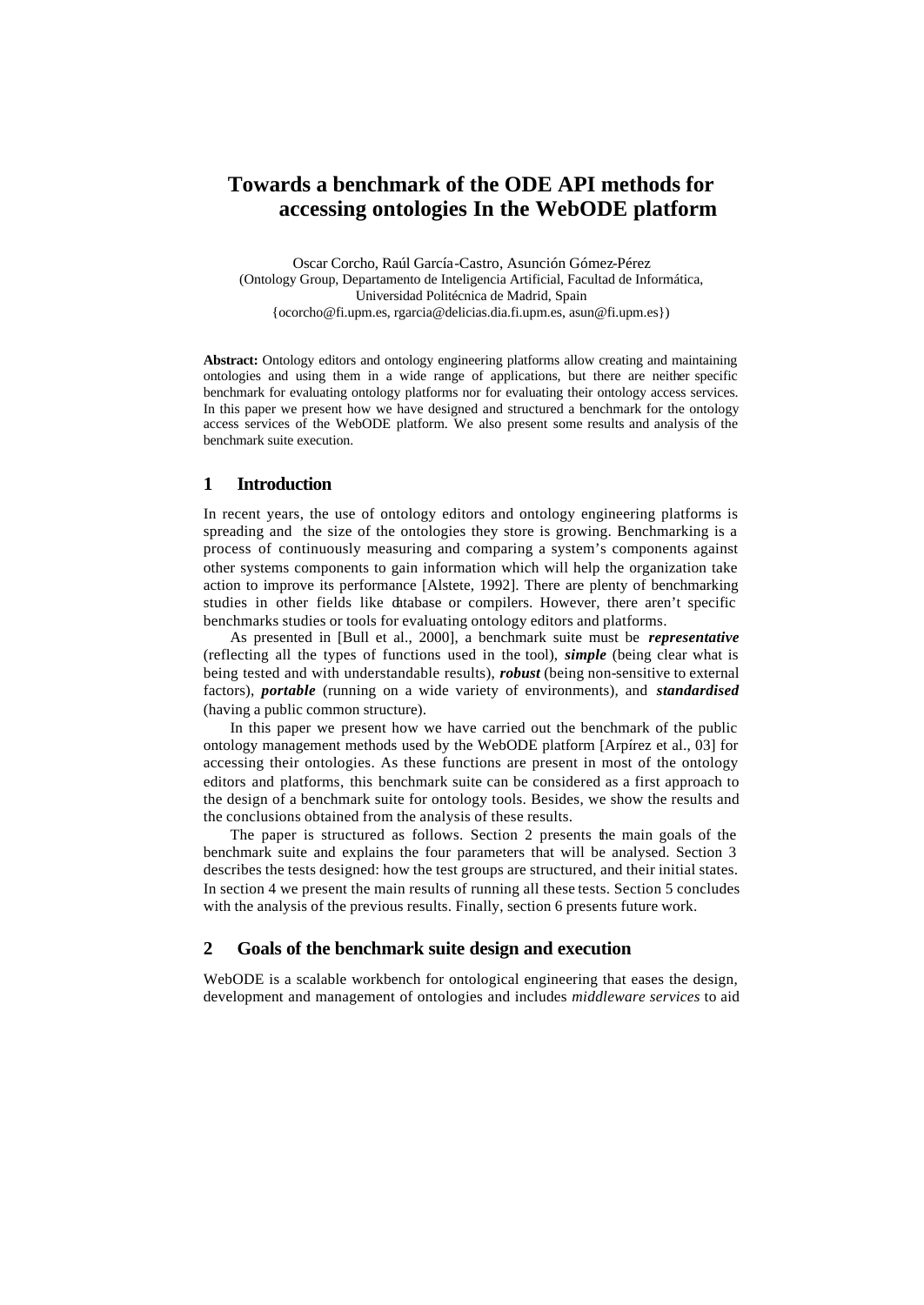in the integration of ontologies into real-world applications. WebODE presents an ideal framework to integrate new ontology-oriented tools and services, where developers only worry about the new logic they want to provide on top of the knowledge stored in their ontologies. In this platform the ODE API is a crucial piece of code that contains all the public methods of the WebODE ontology access service. The majority of the services provided by the platform use the ODE API methods for accessing the ontologies. So, it is obvious that a benchmark of the ODE API is a must before benchmarking more advanced and complex services. In order to achieve portability, we have developed the benchmark suite in Java, using standard methods and no graphic components.

The ODE API includes for the time being 72 public methods mainly related to the update, removal and insert of content into the ontologies. In this paper we present the results of benchmarking the performance of the public methods of the ODE API. Other public methods used for exporting, importing, merging, evaluating and reasoning with the ontologies will be benchmarked in further papers.

According to the different possible input parameter values that these methods can have, we have defined a number of tests. For instance, for the method that allows inserting concepts in an ontology: *void insertConcept (String ontology, String term, String description)* we have defined two tests named:

B1\_1\_08: Inserts concepts into the same ontology.

B1<sup>1</sup>09: Inserts concepts into different ontologies.

As a consequence, we have defined 128 different tests for the 72 public methods of the ODE API.

With regard to the performance metrics used, we have decided only to measure on the initial stages of the benchmark the *wall clock time* of each public method in the following situations:

- *Running in a high load state*. These results will allow analysing the performance of the public methods in a high load condition.
- *Running several times over the same load state*. This analysis will provide clues about the public method's performance over the time.
- *Running on different increasing load states*. These results are useful to know the method's sensitiveness to the load states under which it is run.
- *Running with different input parameters*. This analysis will show the sensitiveness of each method's performance with regards to its input parameters.

## **3 Description of the benchmark suite**

Once we have analysed the requirements for our benchmark suite and the performance metrics that we will use for it, we present how we have grouped the existing methods on the ODE APIs and the initial load state for all the tests.

#### **3.1 Structure of the tests**

The tests included are classified into six groups with the aim of having a representative and interpretable set of tests in our benchmark suite [Williams et al,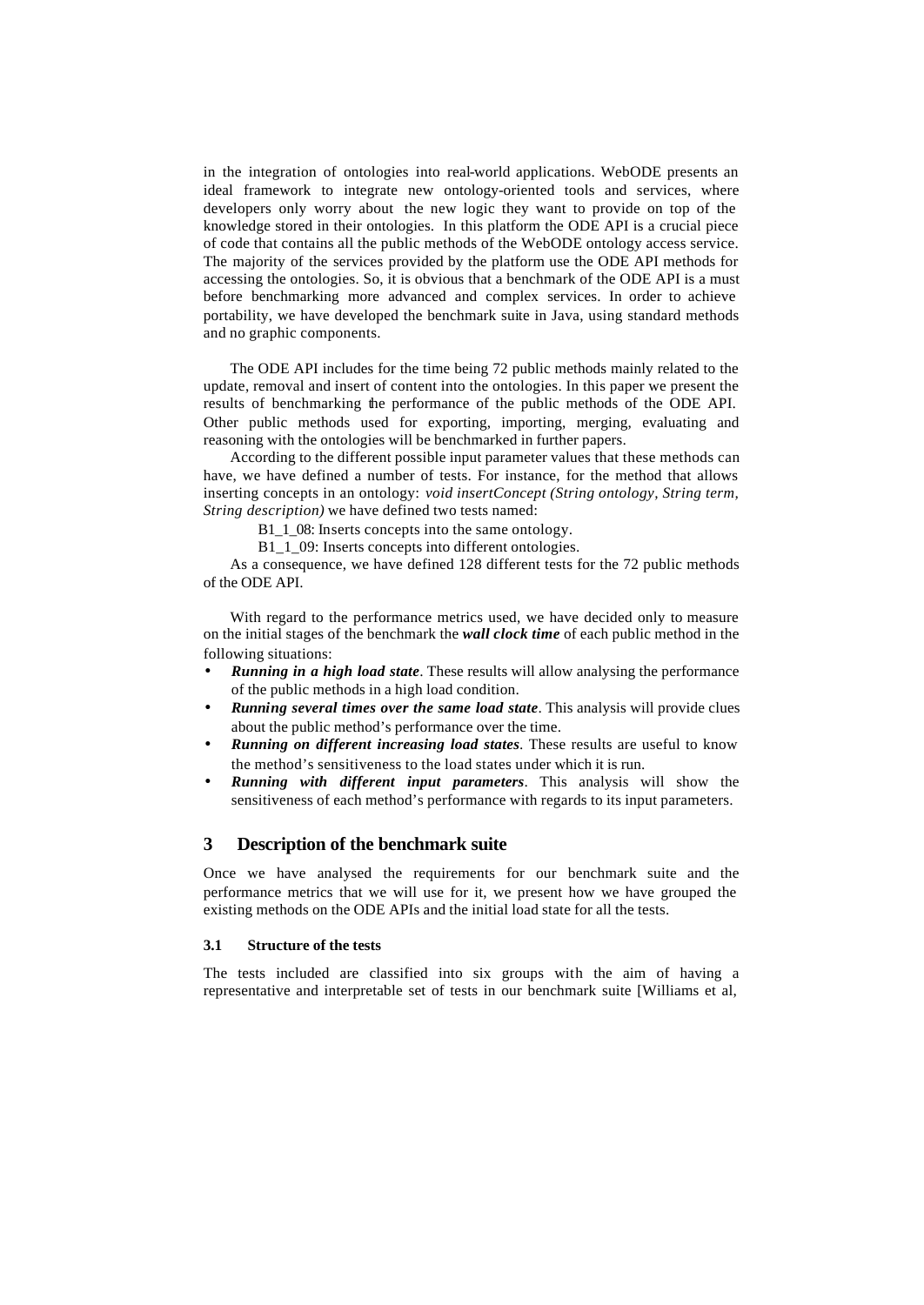2002]. The test groups were identified just looking similarities on the functionality of the methods provided by the ODE API, and they are:

- **Inserts**. Includes tests whose methods insert new ontologies or new content in an ontology. This group contains 37 tests, related to 19 methods.
- *Updates*. Includes tests whose methods update information of ontologies or content in an ontology. This group contains 18 tests, related to 9 methods.
- *Removals*. Includes tests whose methods remove the whole ontologies or some content of the ontology. This group contains 21 tests, related to 11 methods.
- *Selects*. Deals with tests whose methods select ontologies or ontology content. This group contains 47 tests, related to 30 methods.
- *Non basics*. Groups tests whose methods use other methods from the ODE API. This group contains 5 tests, related to 3 methods.
- *Complex*. Groups tests for benchmarking methods and services that are not included in the ODE API. Such tests are associated to methods that perform complex operations in the platform, and are mainly related to ontology import and export, inferences, ODEClean evaluation, merge, etc. This group contains 17 tests, related to 15 methods.

On a first step, we are only dealing with the first five groups of tests, and we have postponed the last group for further benchmarkings.

### **3.2 Initial states**

As we mentioned before, robustness is an important feature identified in Bull and colleagues's work. To achieve a higher level of robustness, all the tests must be compared according to similar situations. Because of that, we have defined clearly the initial state of the computer where the tests are executed and the initial load state of the whole benchmark suite. Both of them are minimal and common for all the tests.

For each individual test we have defined its initial load state. For instance, when executing the test B1\_2\_11 ("update synonyms in a concept") with respect to a load factor X, the system must have one ontology with one concept with X synonyms.

The initial load state of the benchmark suite is the union of the initial load states of each individual test. So, the composed initial state of the benchmark suite is: one ontology with X references; X constants; X formulas; one concept with X class attributes and X instance attributes; X concepts with one class attribute and one instance attribute, etc.; and X ontologies with one reference, one constant, one formula, two concepts with one class attribute and one instance attribute, etc.

## **4 Execution of the benchmark suite**

To execute the tests, we have taken into account the following two parameters:

- *Load factor*. This parameter sets the load factor X for each test's initial state, as described in the previous section. We have used factors from 10 to 5000.
- *Number of iterations*. This parameter sets the number of consecutive executions of the test. We have used iterations from 10 to 5000 to detect different possible behaviours in the execution.

In order to retrieve and store the data to be used for the subsequent analysis, we have executed each test with all the different load factors and number of iterations.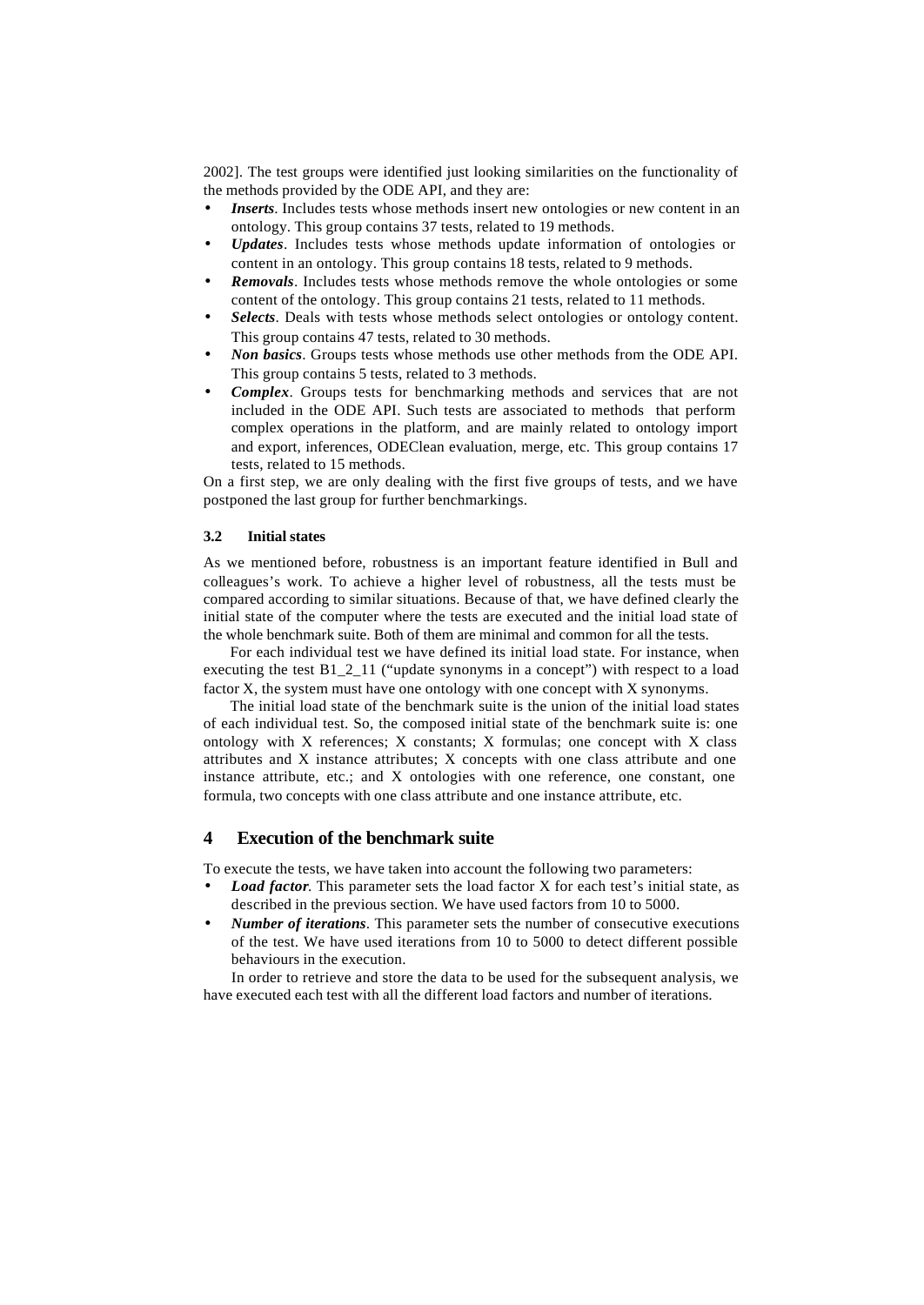#### **5 Analysis of results of the execution**

After executing the tests, the results were analysed using common statistical analysis parameters such as medians, variances, etc., and common hypothesis tests.

We have to bear in mind that the results of executing a benchmark suite are usually temporary limited [Gray, 1993]. As the methods in the ODE API will undergo changes, the results of the current benchmark just inform us about WebODE current performance. So, if changes happen on the ODE API, the current results are not valid any more and the re-execution of this benchmark suite will be necessary again.

The following figures are samples of the different types of results obtained through the execution of the tests. Figure 1 presents the execution time evolution for all the insert tests with the highest load, and Figure 2 shows the execution times evolution for the test B1\_1\_18 ("add value to a instance attribute") with different loads. These figures show the results in milliseconds.





*Figure 1. Execution times for the insert tests* 

*Figure 2. Execution times evolution for the test B1\_1\_18*

The goal of analysing the results of **running tests with a high load state** is to detect the slowest and fastest methods of the ODE API, so that we can decide which ones to optimise in order to improve the WebODE performance. Here, we have considered the median of the test execution time with the highest load state  $(X=5000)$ . In general, regarding the ODE API methods, the slower methods are those which manage attribute values and instances.

To analyse the results of **running tests several times over the same load state**, we have used the highest load  $(X=5000)$ , and the highest number of iterations (N=5000) in order to have more complete results. For each function, we have analysed how its execution times evolve over time when it is called several times consecutively. A general comment for these tests is that the execution time is usually constant, no matter how many times the test is performed. There are some situations where the previous statement is not true, as in the case of some insertions: when the number of elements in the system increases the execution time also increases. In the case of some removals, the opposite effect can be observed. Figure 1 shows the results of all the tests of the insert group described above.

In order to analyse what happens when **running tests on different load states**, we also use the medians of the execution times of each function according to each load state with which we have performed the tests. Then we try to approximate them to linear or quadratic functions. The overall results of these tests are that all of them can be linearly estimated. The slope of the functions varies according to the execution time of each test: the slower a method, the greater the slope of its function. In figure 2